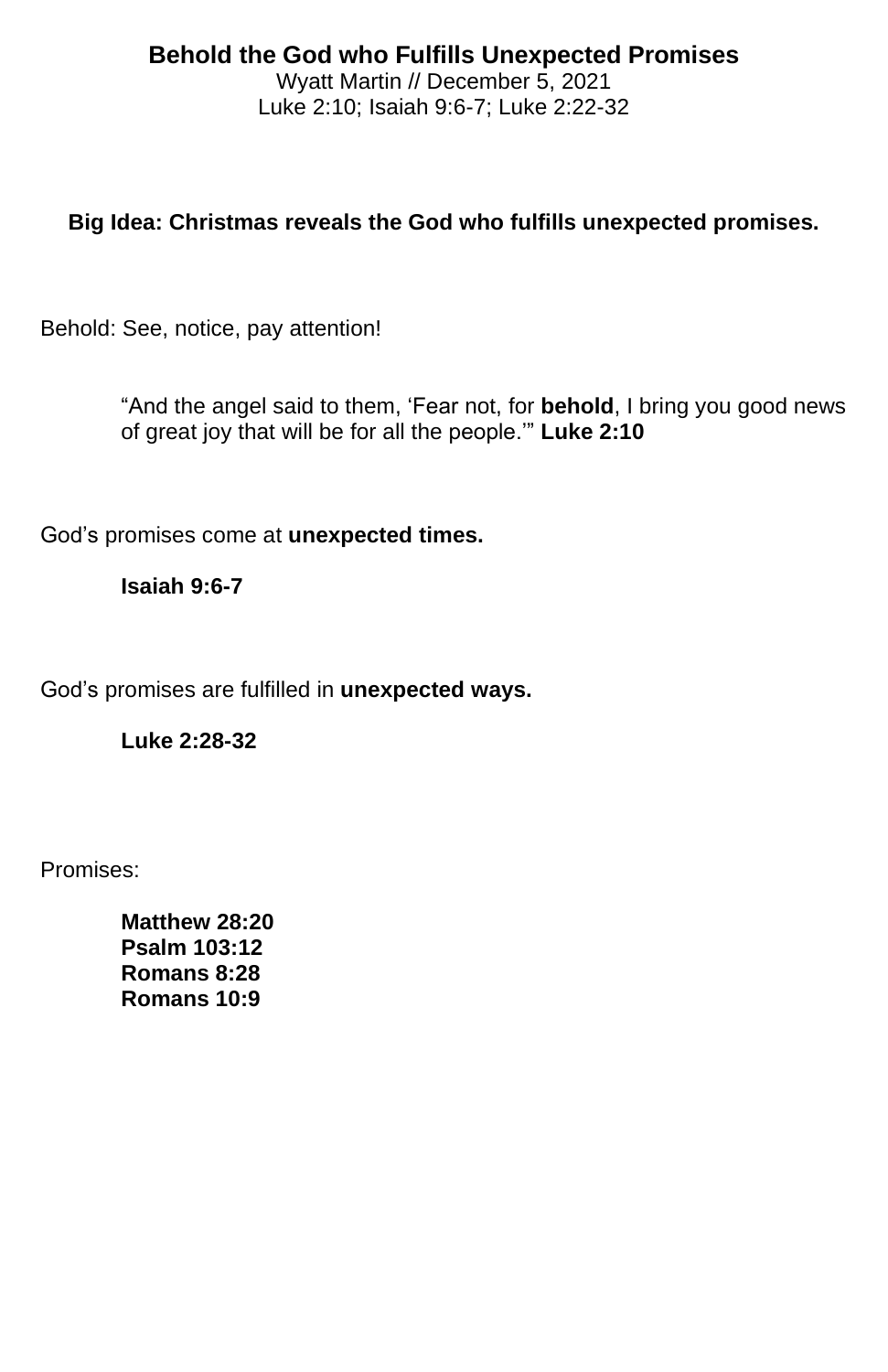### **Sermon questions**

In our *Behold* series, we are celebrating the birth of Christ by slowing down enough to stop and Behold him—to notice and pay attention to the way that God is working in quiet, humble, and **unexpected** ways—just like he was Christmas morning when the God of the universe entered our broken world as a baby born in a manger to two unmarried teenagers without status or power. This Sunday we will *Behold the God who Fulfills Unexpected Promises* and our texts will be **Isaiah 9:6-7** and **Luke 2:22-32**.

Use these questions to discuss the message from Sunday, focusing on how you can **grow** as an everyday follower of Jesus and how you can **go** accomplish what Jesus calls you to do.

## Read **Isaiah 9:6-7 and Luke 2:22-32**

1. What memories and emotions does the Christmas season bring up for you? Are any of them difficult?

2. How easy or difficult do you find it to stop and notice what God is doing in your everyday life?